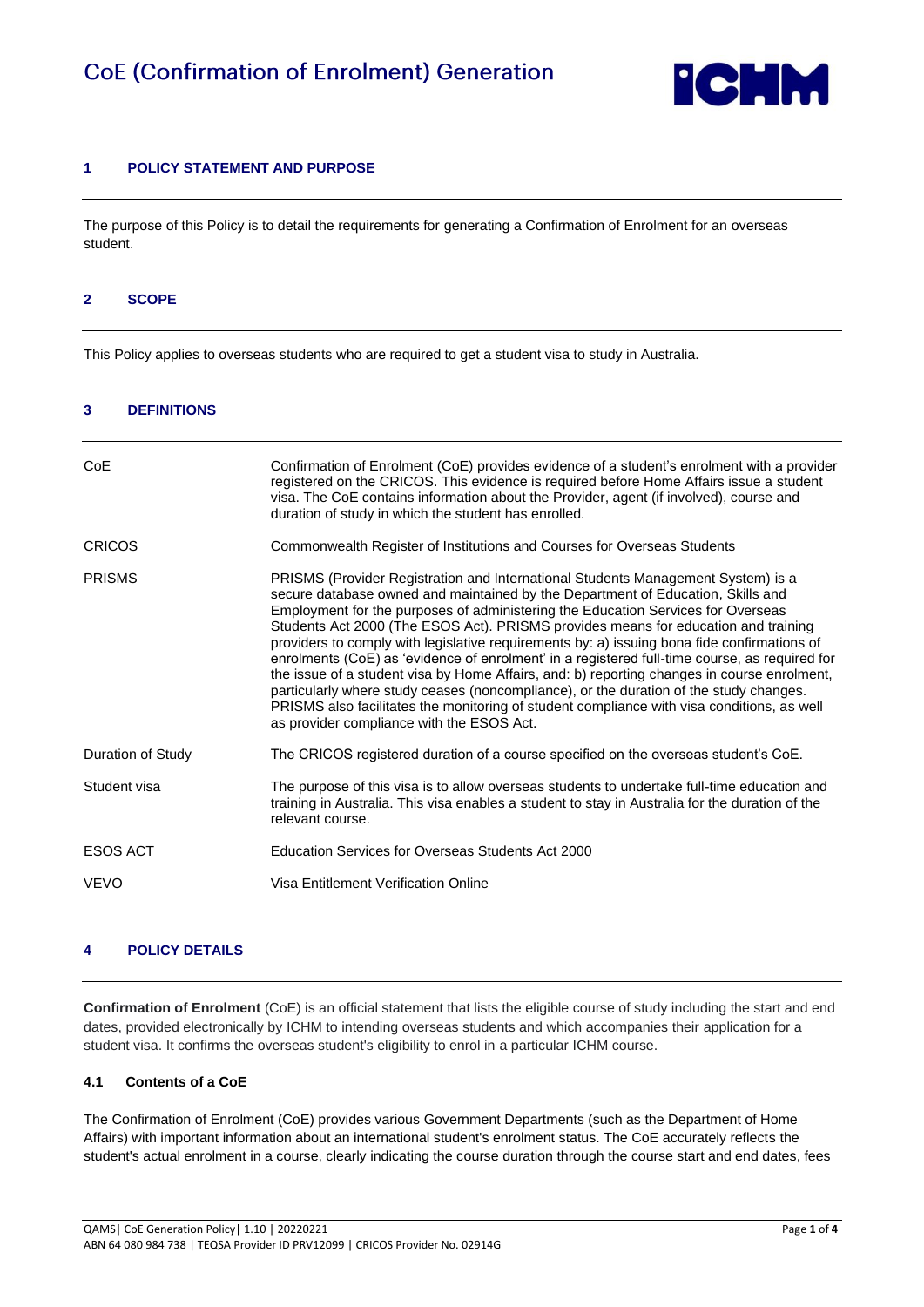paid, and total fees required to be paid for the course. The CoE also indicates the student's current status, whether this be 'approved', 'visa granted' or 'studying'.

# **4.2 Generation of a CoE**

ICHM's authorised CoE Administrators generate CoE's in the PRISMS database when an overseas student accepts an offer of study from ICHM.

An overseas student's CoE specifies the course duration based on the CRICOS registered duration of a course. The exceptions to this rule are:

- when the student's study duration is reduced due to recognition of prior learning status and, or;
- when the student is on a packaged offer for Graduate Certificate in International Hotel Management & Master of International Hotel Management or;
- when the student is on a packaged offer for Graduate Diploma in International Hotel Management & Master of International Hotel Management or;
- when the student has an ICHM approved study duration extension

A CoE does not guarantee issuance of a student visa. A CoE is required to be submitted to the Department of Home Affairs to apply for a student visa - see [https://immi.homeaffairs.gov.au/visas/getting-a-visa/visa-listing/student-](https://immi.homeaffairs.gov.au/visas/getting-a-visa/visa-listing/student-500#Eligibility)[500#Eligibility](https://immi.homeaffairs.gov.au/visas/getting-a-visa/visa-listing/student-500#Eligibility)

It is the student's responsibility to ensure that he/she has a valid CoE and a valid visa to stay in Australia. Students can check their visa expiry date and visa conditions online at VEVO <https://immi.homeaffairs.gov.au/visas/already-have-a-visa/check-visa-details-and-conditions>

# **4.3 Legislative requirements**

In compliance with the ESOS Act 2000 and The National Code 2018 ICHM advises Home Affairs via PRISMS of any change to an accepted student enrolment, or an accepted student failure to meet visa conditions.

ICHM is obliged to report the following changes within 31 days of the occurrence of such change, or within 14 days for overseas students less than 18 years old:

- Termination of student studies prior to completing the course
	- Early course completion
		- Student transferred to another provider
		- Student notified cessation of studies
		- ICHM's decision to cease enrolment
- Non-Compliance with visa conditions
	- Meet course progression requirements
- Non commencement of study
- Deferring/Suspending student enrolment
- A change in student's program.

#### **4.4 Process for issuing a new CoE for an extended Study Duration**

The National Code of Practice for Providers of Education and Training to Overseas Students 2018 Standard 8.3 requires ICHM to monitor the progress of each student to ensure the student is in a position to complete the program within the expected duration specified on the student's CoE. Th[e ICHM Course Progression Policy](https://www.ichm.edu.au/about-ichm/student-policies-and-procedures) sets out the policy and procedure (including the Intervention Strategy) for monitoring, recording and assessing the course progress of students enrolled in ICHM programs so that an international student completes the course within the periods of their student visa.

If student visa holders do not complete within the expected CoE duration, ICHM may extend the length of a student's study and issue a new CoE only in the following limited circumstances: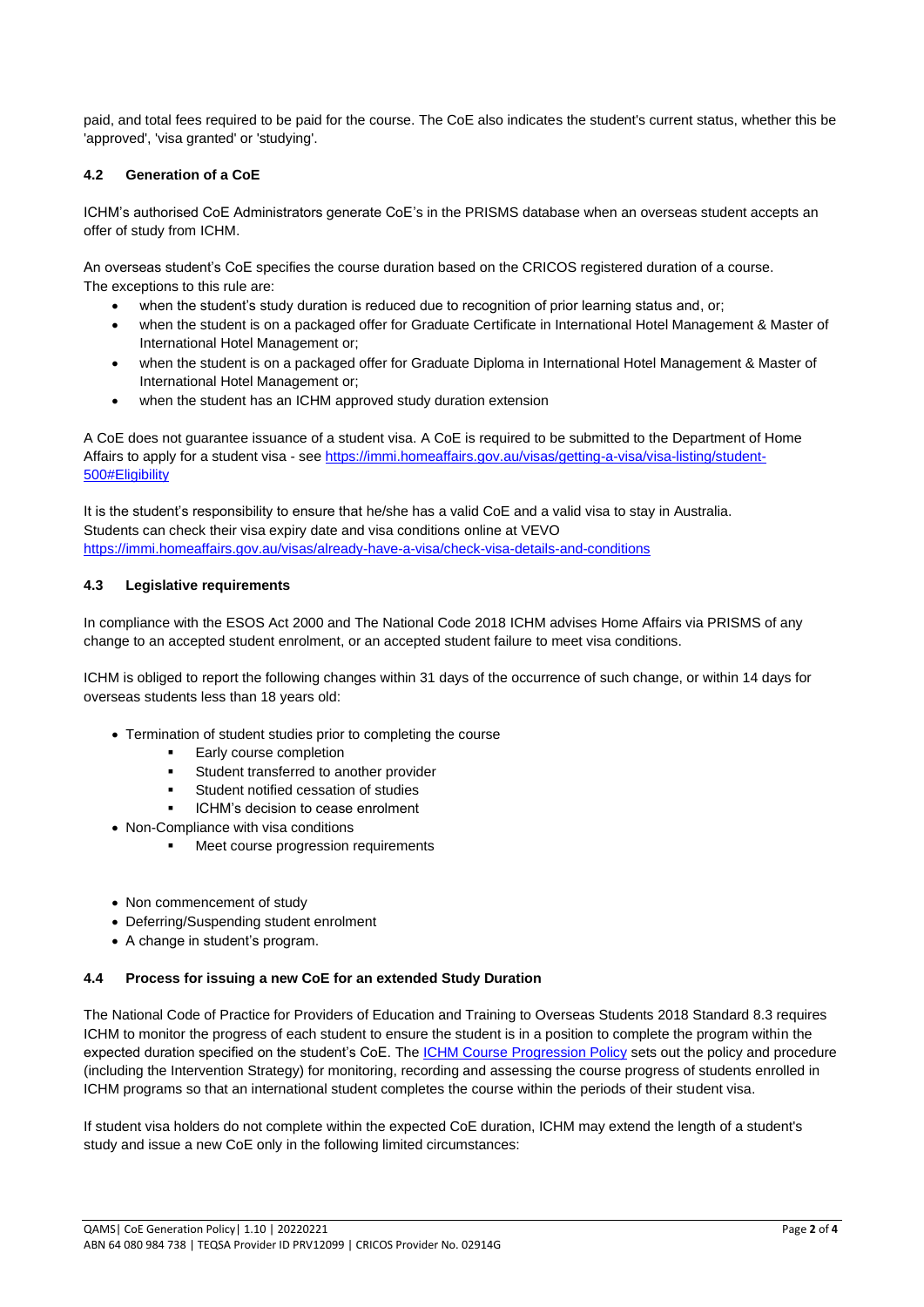1. There are compassionate or compelling circumstances, as assessed by ICHM on the basis of demonstrable evidence;

2. ICHM has implemented or is in the process of implementing an intervention strategy for the student because the student is at risk of not meeting course progress requirements outlined in ICHM Course Progression Policy; or

3. an approved deferral or suspension of the student's enrolment has occurred under Standard 9 (deferring, suspending, or cancelling the student's enrolment) in accordance with the National Code of Practice for Providers of Education and Training to Overseas Students 2018 Standard 8.16.

Students who need to extend their CoE are required to submit a change of study duration and new COE request form during their course progression meeting with the Registrar. The form should be submitted:

- a) within three months of the student visa expiry date, if applying for a student visa offshore;
- b) within one month of the student visa expiry date, if applying for a student visa onshore (Australia).

The Program Director Academic and Registrar review the request and confirm the new CoE duration to Admissions.

If ICHM extends the student enrolment duration, the student is advised to contact the [Department of Home Affairs](https://immi.homeaffairs.gov.au/) to seek advice on any potential impacts on their visa, including the need to obtain a new visa & extend their Overseas Student Health Cover.

# **5 QUESTIONS IN RELATION TO THIS POLICY**

If you have any questions regarding this policy, please contact the Admissions Office.

ICHM Admissions Office 137 Days Road, Regency Park SA 5010, Australia Email[: admissions@ichm.edu.au](mailto:admissions@ichm.edu.au) P: (61 8) 8228 3636 CRICOS Provider No. 02914G

# **6 REVIEW**

The Manager Admissions and Administration is responsible for the review of this policy on a 3-yearly basis.

# **7 APPROVAL**

| <b>COE GENERATION</b>     |                                       |  |  |  |
|---------------------------|---------------------------------------|--|--|--|
| <b>Policy Owner</b>       | Manager Admissions and Administration |  |  |  |
| <b>Version Number</b>     | 1.1                                   |  |  |  |
| <b>Approval Authority</b> | <b>Chief Executive Officer</b>        |  |  |  |
| <b>Approval Date</b>      | 21 February 2022                      |  |  |  |
| <b>Next Review Date</b>   | February 2025                         |  |  |  |